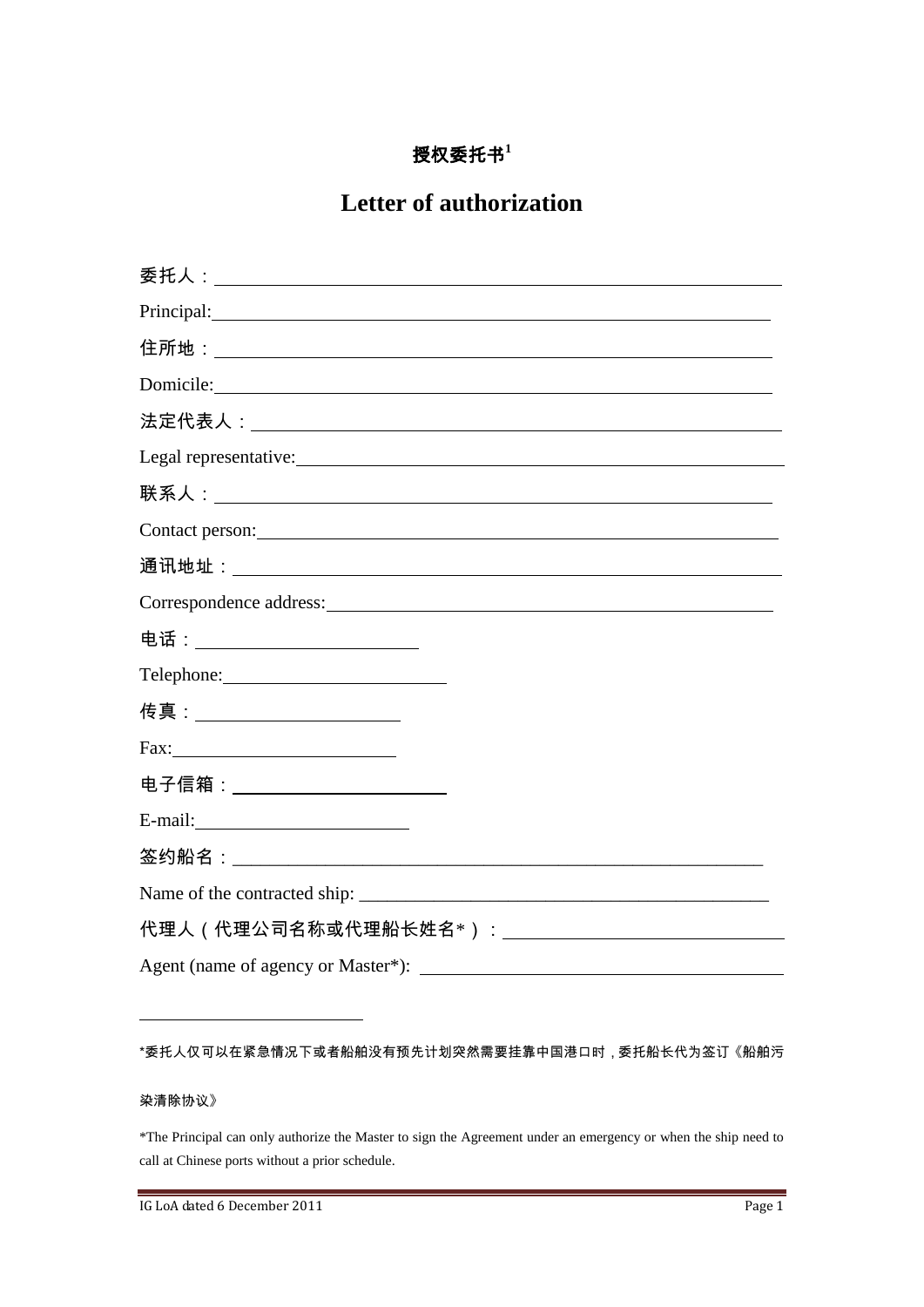| Contact person:                                                                                                                                                                                                                |  |
|--------------------------------------------------------------------------------------------------------------------------------------------------------------------------------------------------------------------------------|--|
|                                                                                                                                                                                                                                |  |
| Correspondence address: Note that the contract of the contract of the contract of the contract of the contract of the contract of the contract of the contract of the contract of the contract of the contract of the contract |  |
| 电话:___ <b>___________________</b> __                                                                                                                                                                                           |  |
|                                                                                                                                                                                                                                |  |
| 传真:_______________________                                                                                                                                                                                                     |  |
|                                                                                                                                                                                                                                |  |
| 电子信箱:______________________                                                                                                                                                                                                    |  |
| E-mail: $\qquad \qquad$                                                                                                                                                                                                        |  |

Pursuant to the requirements of the Regulations of the PRC on Administration of the Prevention and Control of Marine Environment Pollution from Ships, Regulations of the PRC on Emergency Preparedness and Response on Marine Environment Pollution from Ships and the Detailed Rules of Maritime Safety Administration of the PRC on the Implementation of the Administration Regime of Agreement for Ship Pollution Response, our company hereby appoint your good company (or the Master of the contracted ship) as our agent as defined by Paragraph 3 of Article 18 of the Detailed Rules of Maritime Safety Administration of the PRC on the Implementation of the Administration Regime of Agreement for Ship Pollution Response with respect to the signing of the Agreement for Ship Pollution Response (hereafter "the Agreement") and other relevant issues.

根据《中华人民共和国防治船舶污染海洋环境管理条例》,《中华人民共和国船 舶污染海洋环境应急防备和应急处置管理规定》、《中华人民共和国海事局船舶 污染清除协议管理制度实施细则》的有关规定的要求,我司特授权贵司(或签约 船舶的船长)作为我司为《中华人民共和国海事局船舶污染清除协议管理制度实 施细则》第18条第三款的规定的代理人,代为我司签署《船舶污染清除协议》和 处理相关事宜。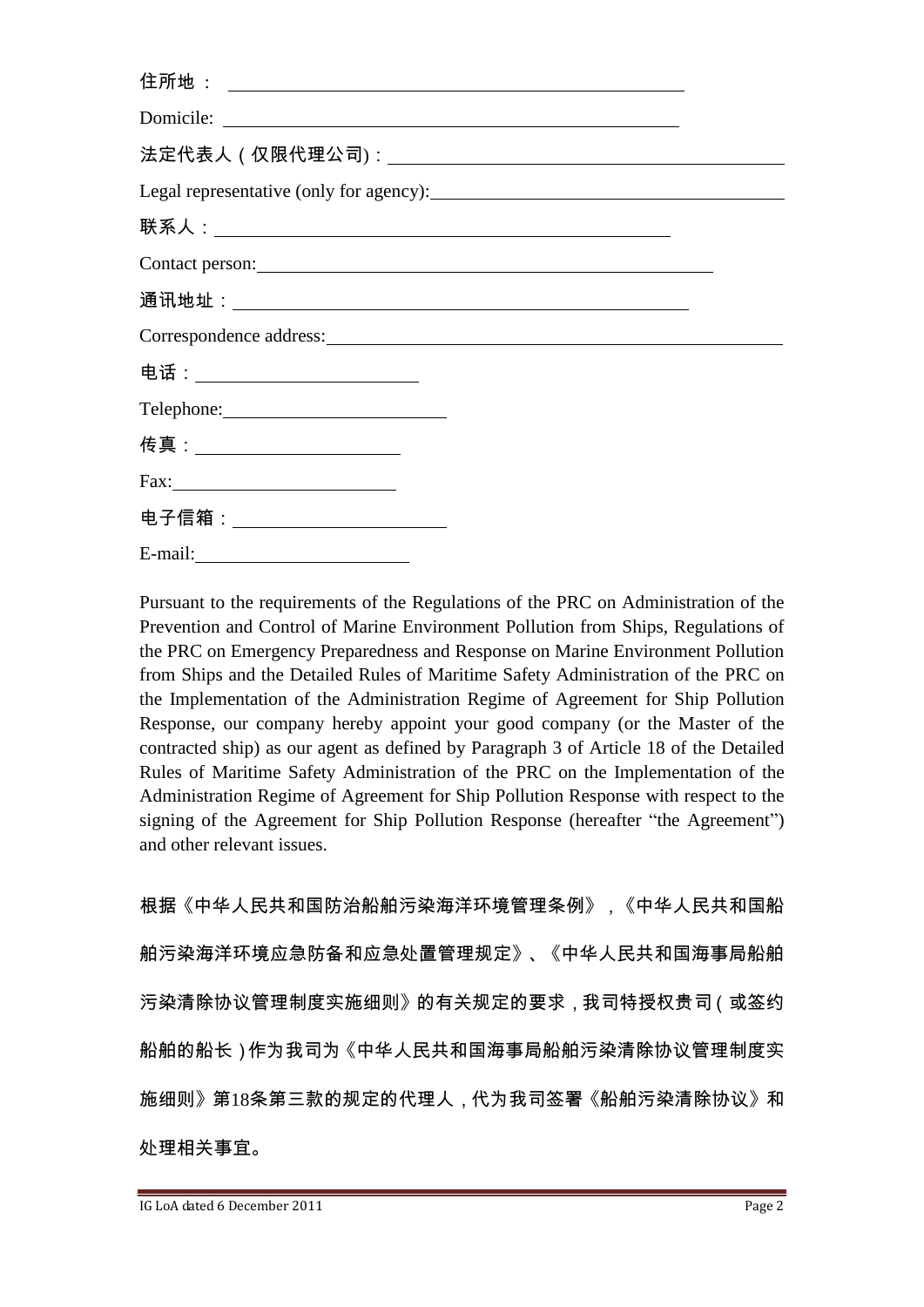The authorisation provided to the agent by the means of this letter is limited to the following:

贵司的代理权限如下:

To negotiate with the PRC corresponding qualified ship pollution response organization on terms and clauses of the Agreement and on revision, extension and termination of the Agreement after the Agreement is signed;

与获得中国主管部门认可相应资质的船舶污染清除单位协商《船舶污染清除协

议》的条件和条款, 以及合同成立之后的对于该合同的修改、延期和终止;

To sign the Agreement for Ship Pollution Response on behalf of our company;

代理我司签署《船舶污染清除协议》;

To submit and to file the signed Agreement with PRC Maritime Safety Administrations in charge.

代理我司向主管海事局提交、报备已签署的《船舶污染清除协议》;

Under the instruction of our company, to pay the ship pollution response retainer fee under the Agreement and to collect the refunding of the said retainer fee according to the signed Agreement on behalf of our company; to receive the receipt of the said retainer fee;

根据我司指示,依据《船舶污染清除协议》之规定,代理我司向船舶污染清除单

位支付船舶的协议费,代为收取退回的船舶的协议费;并领取有关付款收据;

To deal with any other issues relevant to the signing of the Agreement as instructed by our company.

代为办理我司指示的与签署《船舶污染清除协议》有关的其他事务;

This Authorization shall cease to be effective when the contracted ship departs from the service zone for a voyage Agreement, and this Authorization shall cease to be effective for a time Agreement when the term of the Agreement as agreed expires.

在签订航次《船舶污染清除协议》时,本授权委托书自所代理船舶驶离《船舶污

染清除协议》的服务区域时失效;在签订固定期限的《船舶污染清除协议》时,

本授权委托书在双方约定的合同期限届满时失效。